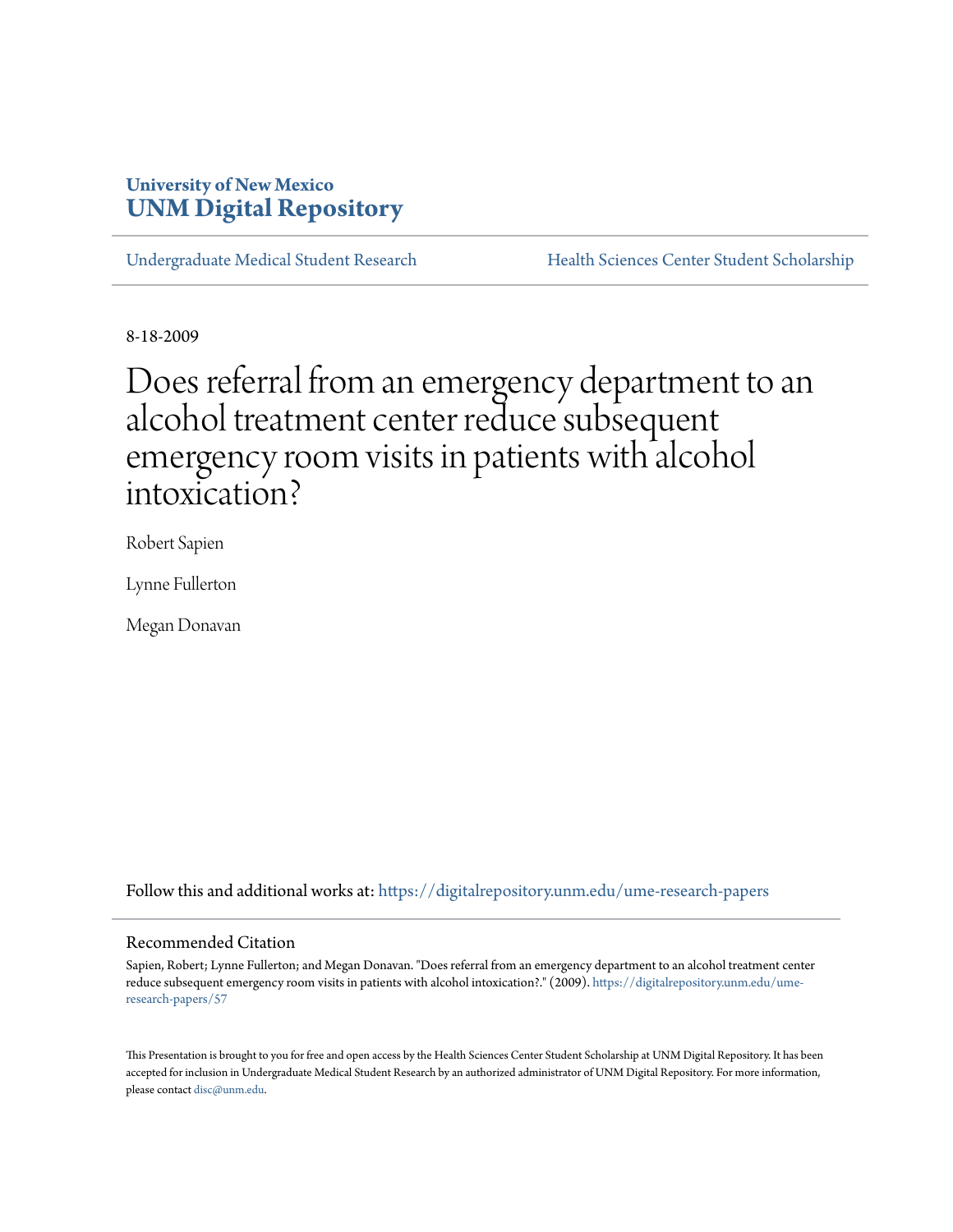# Does referral from an emergency department to an alcohol treatment center reduce subsequent emergency room visits in patients with alcohol intoxication?

Robert Sapien, MD Department of Emergency Medicine School of Medicine

University of New Mexico

Lynne Fullerton, PhD

Department of Emergency Medicine

University of New Mexico

Megan Donavan

School of Medicine

University of New Mexico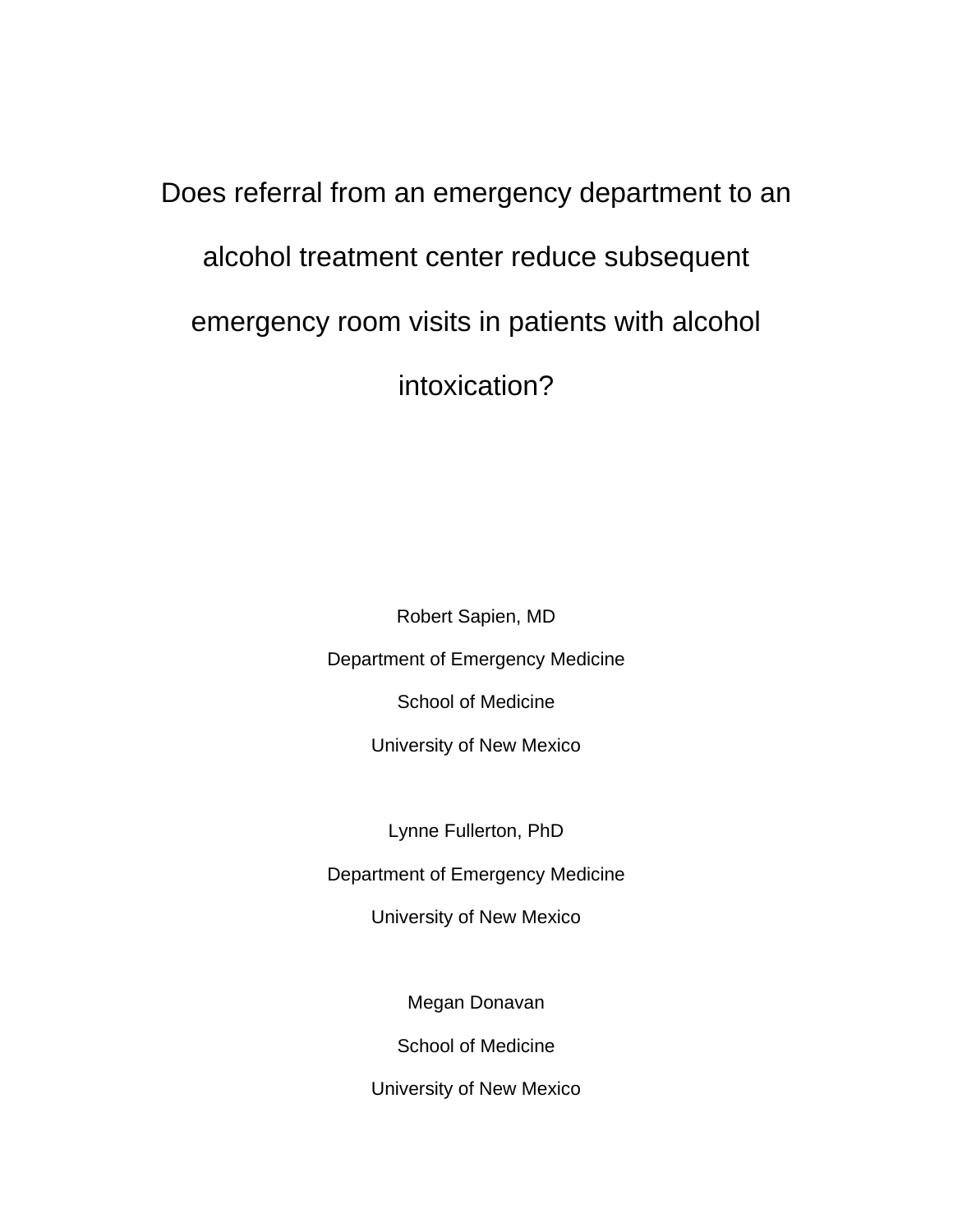### **Abstract**

**Study Objective:** In October 2005, a facility opened in Albuquerque whose purpose is to provide treatment for persons addicted to alcohol and other substances. The goal of this study is to evaluate the effect of this facility on emergency room utilization among patients who were seen in the Emergency Department for alcohol intoxication.

**Methods:** This is a historical prospective study that measures health care utilization among two groups of patients treated at the University of New Mexico Emergency Department (UNM ED) for alcohol intoxication. One group is identified as being subsequently treated at an alcohol treatment facility, the Metropolitan Assessment and Treatment Services (MATS), and the second is composed of those who have not been exposed to this facility. All UNM ED patients who were between the ages 18 and 100 and had a diagnosis of alcohol intoxication were eligible. Exposure classification groups are: 1) ever treated at MATS (with the first UNM ED visit for alcohol intoxication with subsequent referral and treatment at MATS as the index visit); and, 2) never treated at MATS (with first alcohol intoxication visit to UNM ED after the MATS opening date of 10/27/05 as the index visit).

The principal outcome is: time between index visit for alcohol intoxication and subsequent UNM ED visit for any complaint. Total numbers of visits were analyzed using univariate, bivariate and multivariate analysis.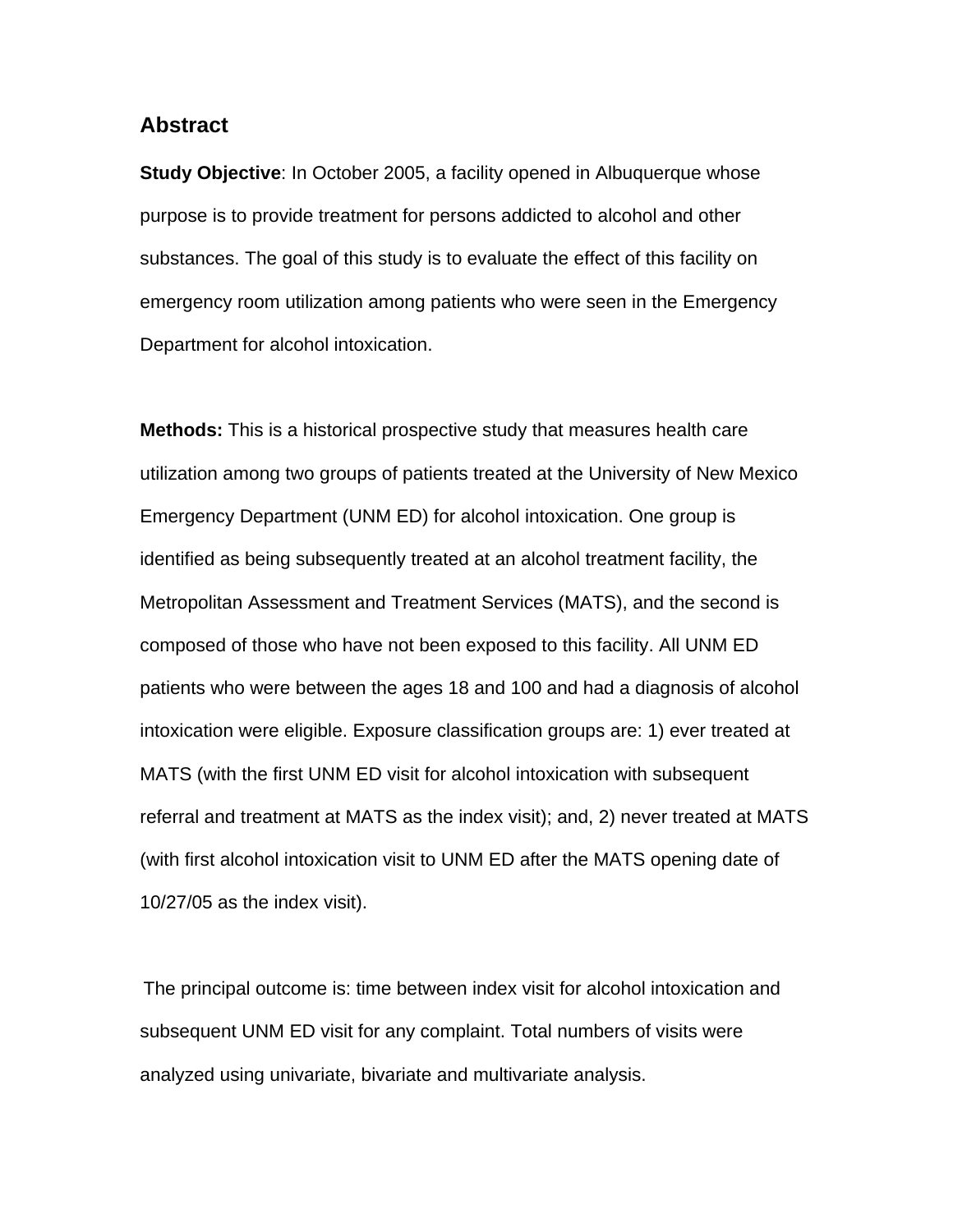**Results:** Patients who were discharged to MATS on their index visit to the UNM ED for alcohol intoxication (n=74) had a shorter time between their index visit and a return ED visit. The mean number of days from index visit to return to the UNM ED for MATS patients was 100 days (confidence interval (CI) 72.21 to 128.14) while for patients who were not discharged to MATS (n=109), the mean was 83 days (CI 61.42 to 104.67). A small subset of patients were found to be using the most health care services, 4 patients presented 50 or more times. One patient had 24 visits involving an alcohol related diagnosis. Of 5,222 alcohol related visits, during the entire period only 8.6% were discharged to MATS. The large portion of patients (40.3%) only had one visit in the entire period. This made statistical analysis of number of subsequent visits unanalyzable in terms of significance.

**Conclusion:** Treatment at substance abuse treatment centers may have an impact on health care utilization. Referrals to such a center increased time from index visits to subsequent ER visits for MATS users but was not statistically significant. Increasing referrals to such facilities may reduce ER visits and subsequently reduce ED costs but in order to draw this conclusion, further study needs to be done with a larger sample size.

# **Introduction**

## **Background and Rationale**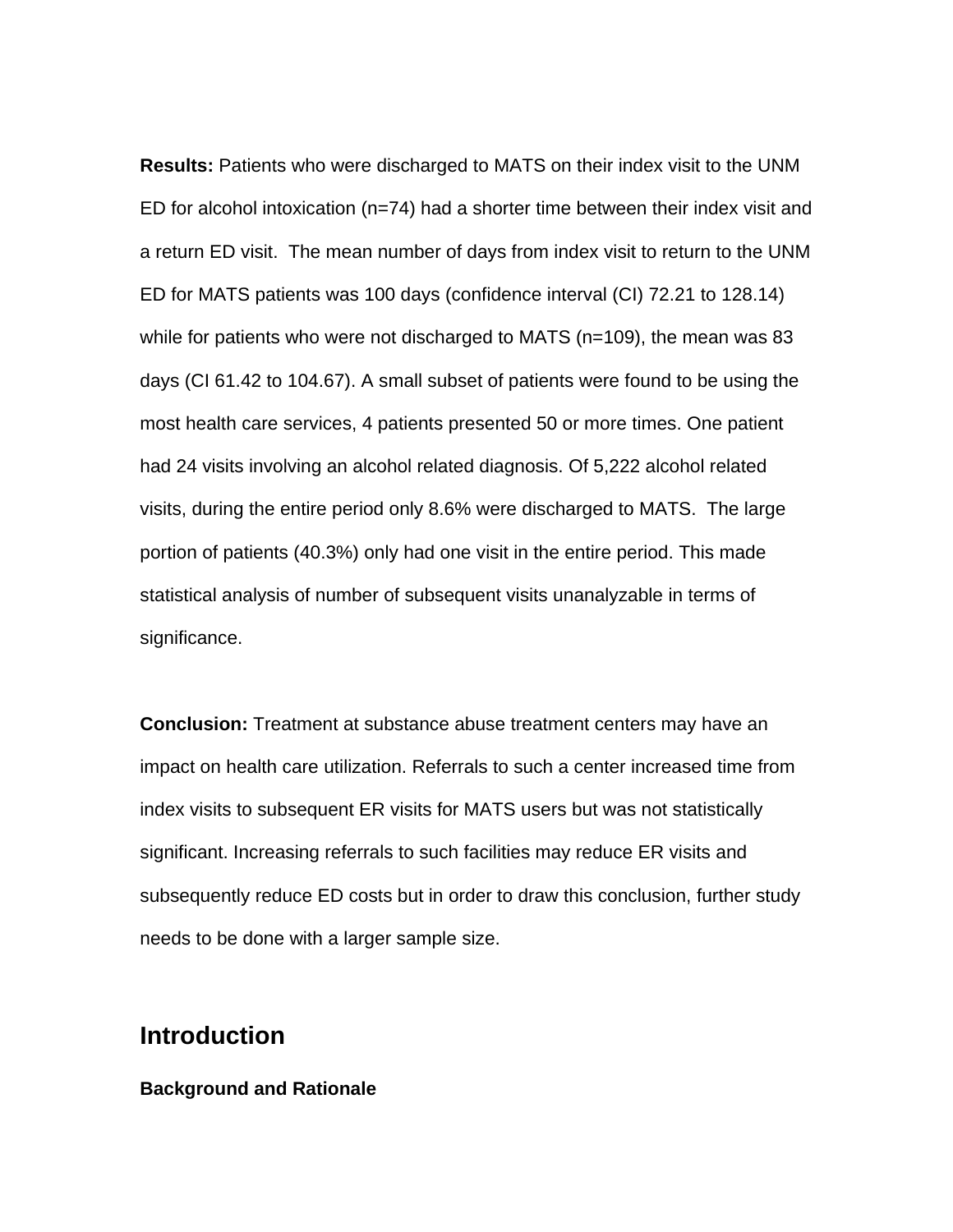Alcohol abuse is a significant national issue with estimated costs of \$184.6 billion in 1998 from specialty alcohol services, medical consequences, lost income, crashes, fines, criminal justice etc. Compared to 1992, this is a 25% increase or an annual average increase of 3.8%. With the fifth highest percentage of residents who abused or depended on alcohol over the year 2003-2004 (Source: Office of Applied Studies, date accessed 3/17/2007; http://www.oas.samhsa.gov/.), New Mexico contributes considerably to this burden. Each year from 1999 to 2003, New Mexico ranked first or second among states with respect to alcoholrelated liver mortality. (Source: CDC Wonder, data accessed 1/1/2007; http://wonder.cdc.gov/cmf-icd10.html. The number of alcohol and drug co-intoxication overdose deaths statewide increased by 73% from 1994 to 2003.  $^{\text{1}}$ 

In 2007, 3.9 million persons aged 12 or older (1.6 percent of the population) received some kind of treatment for a problem related to the use of alcohol or illicit drugs. 23.2 million persons aged 12 or older needed treatment for an illicit drug or alcohol use problem (9.4 percent of the persons aged 12 or older). Of these, 2.4 million (1.0 percent of persons aged 12 or older and 10.4 percent of those who needed treatment) received treatment at a specialty facility. Thus, 20.8 million persons (8.4 percent of the population aged 12 or older) needed treatment for an illicit drug or alcohol use problem but did not receive treatment at a specialty substance abuse facility in 2007. (Source: Office of Applied Studies, date accessed 4/18/09; http://www.oas.samhsa.gov/.)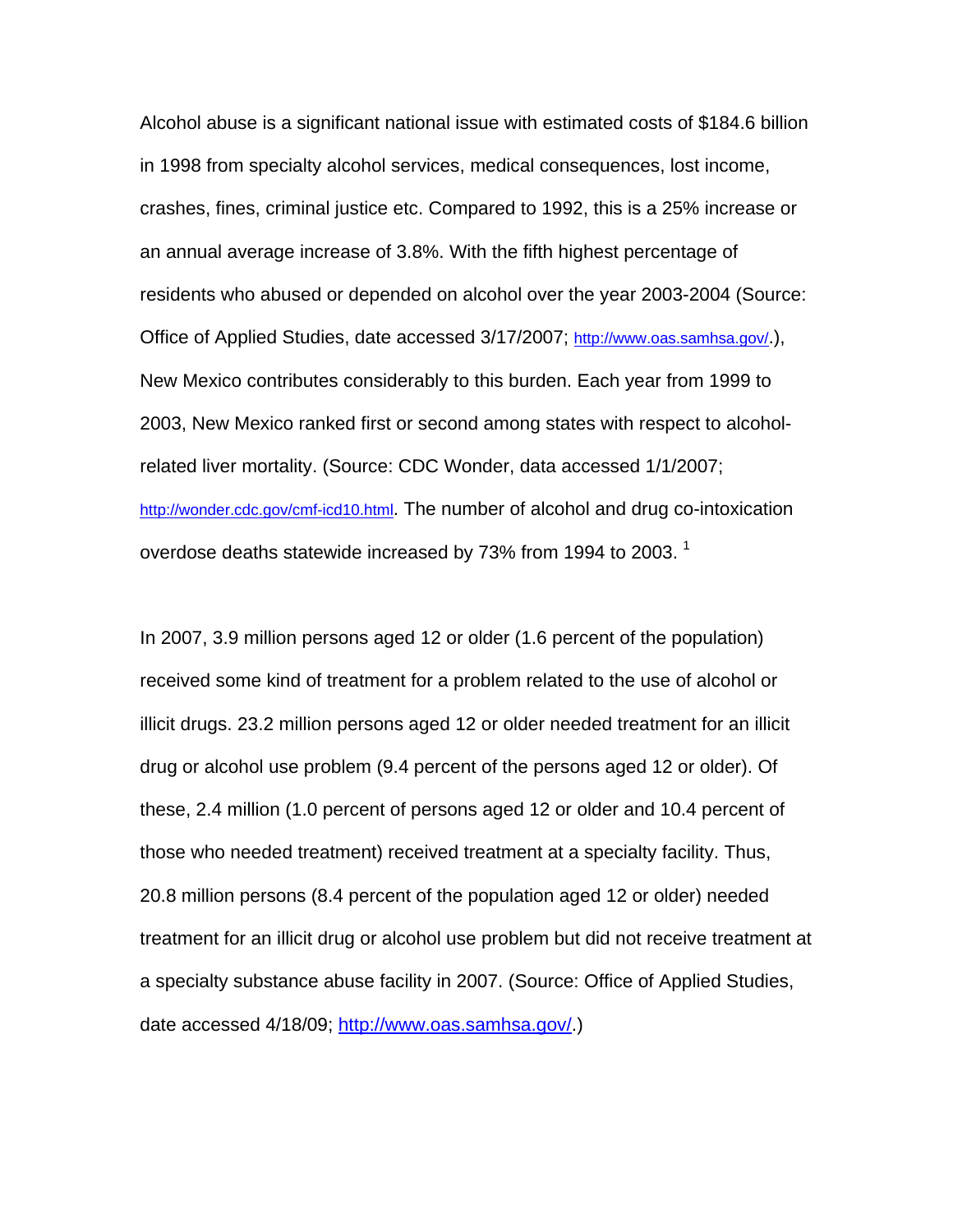*Healthy People 2010* cites decreasing alcohol-related emergency department visits as one of its objectives in the coming decade. Alcohol related health service utilization contributes substantially to health care costs. For example, in comparing alcohol-only and non-alcohol related visits from National Hospital Ambulatory Medical Care Survey data, alcohol-only visits had longer service times (325 minutes vs. 188 minutes, p<.0001), more total diagnostic tests (4.5 vs. 3.0, p=.09) and more medical procedures (0.8 vs. 0.5, p<.0001.)<sup>2</sup> In 2002, the estimated alcohol-related hospitalization charges in New Mexico were \$74.5 million. This cost was almost twice the amount of alcohol taxes that were collected in New Mexico in 2002 (\$38 million).  $3$ 

Few studies have evaluated the effect of the availability of substance abuse treatment services on subsequent health care utilization. One such study demonstrated an association with greater onsite medical care in low- and moderate-volume drug treatment clinics and less repeated ED use. Logistic regression models examined associations of availability of onsite medical services with repeated (two or more) ED visits. Repeated ED visits occurred in 15% of the cohort and were less likely when medical services were all onsite versus more distant (12.9% vs 16.8%, P<0.001). Onsite medical care was associated with less ED use only in low-volume (<or=1350 visits/wk, adjusted odds ratio [AOR] 0.64 [0.47-0.88]) and moderate volume (1351-2500 visits/wk, AOR 0.79 [0.64-0.97]) clinics.<sup>4</sup>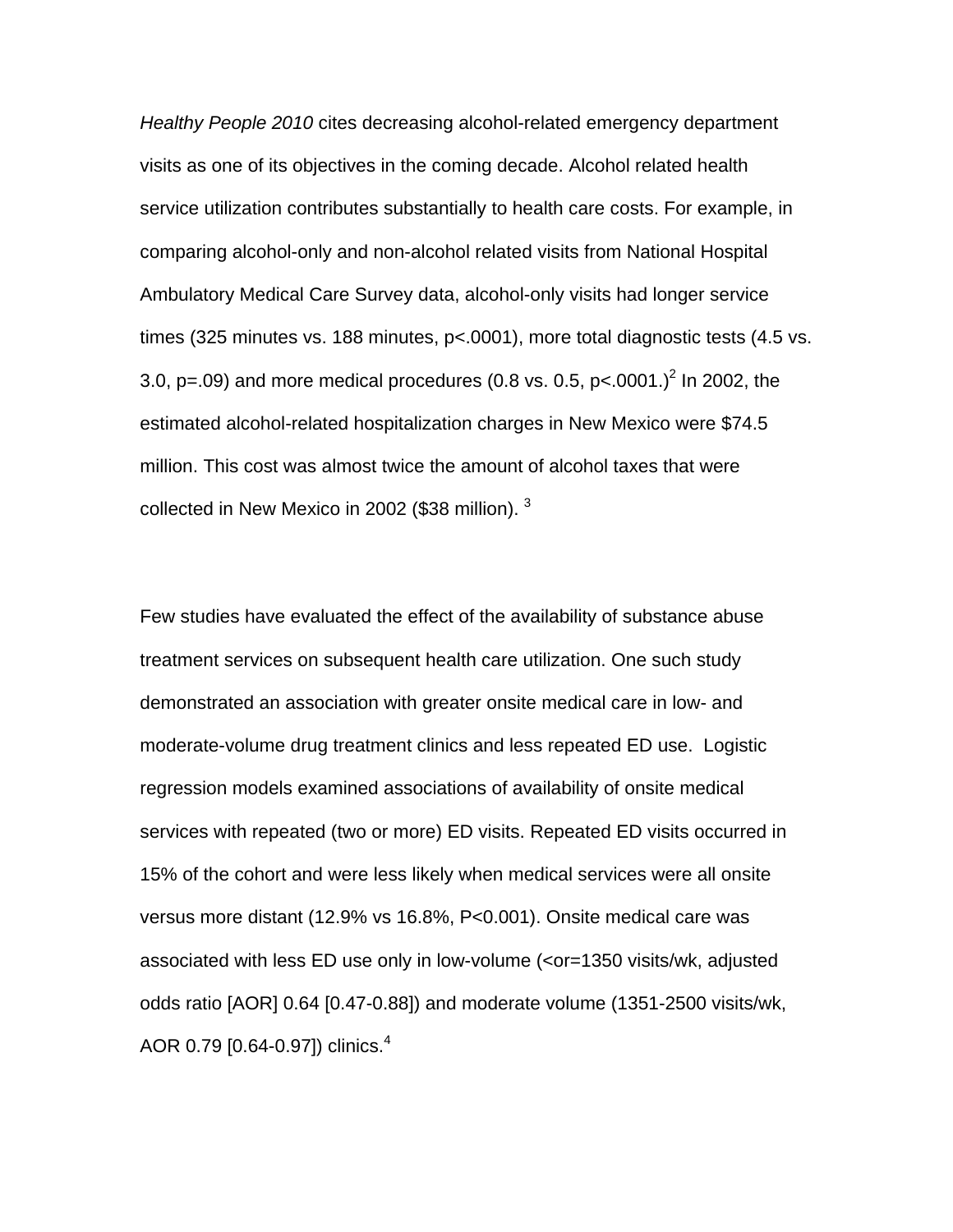Another study examined the general effect of alcohol treatment on subsequent medical care. Claims and encounter data of 29,122 adults (mean age 40 years, 35% female) receiving benefits from both a mental health managed care program and its parent medical care insurance company were used. These patients had a diagnosis of alcoholism and were analyzed using a longitudinal Poisson regression model fit by the generalized estimating equation method to compare differences between the groups in medical utilization before and after alcoholism treatment. The diagnoses associated with medical care were assigned to one of four groups: alcohol specific, alcohol acute, alcohol chronic, and not alcohol related. This study's results showed that acute care for intoxication was reduced in a patient population receiving alcohol treatment but medical care for chronic conditions associated with alcohol remained the same.<sup>5</sup>

Among HIV positive patients, a study that monitored ED use before and after substance abuse treatment showed a 50% reduction in use after treatment (adjusted odds ratio=0.5; 95% CI=  $0.3-0.9$ ).  $6$ 

Providing housing for persons with homelessness and chronic alcohol problems has recently been shown to reduce health care costs by a total cost rate reduction of 53% after six months of living in a Seattle based housing program, named Housing First. This study compares health care costs between persons living at Housing First and those who have been wait listed.<sup>7</sup>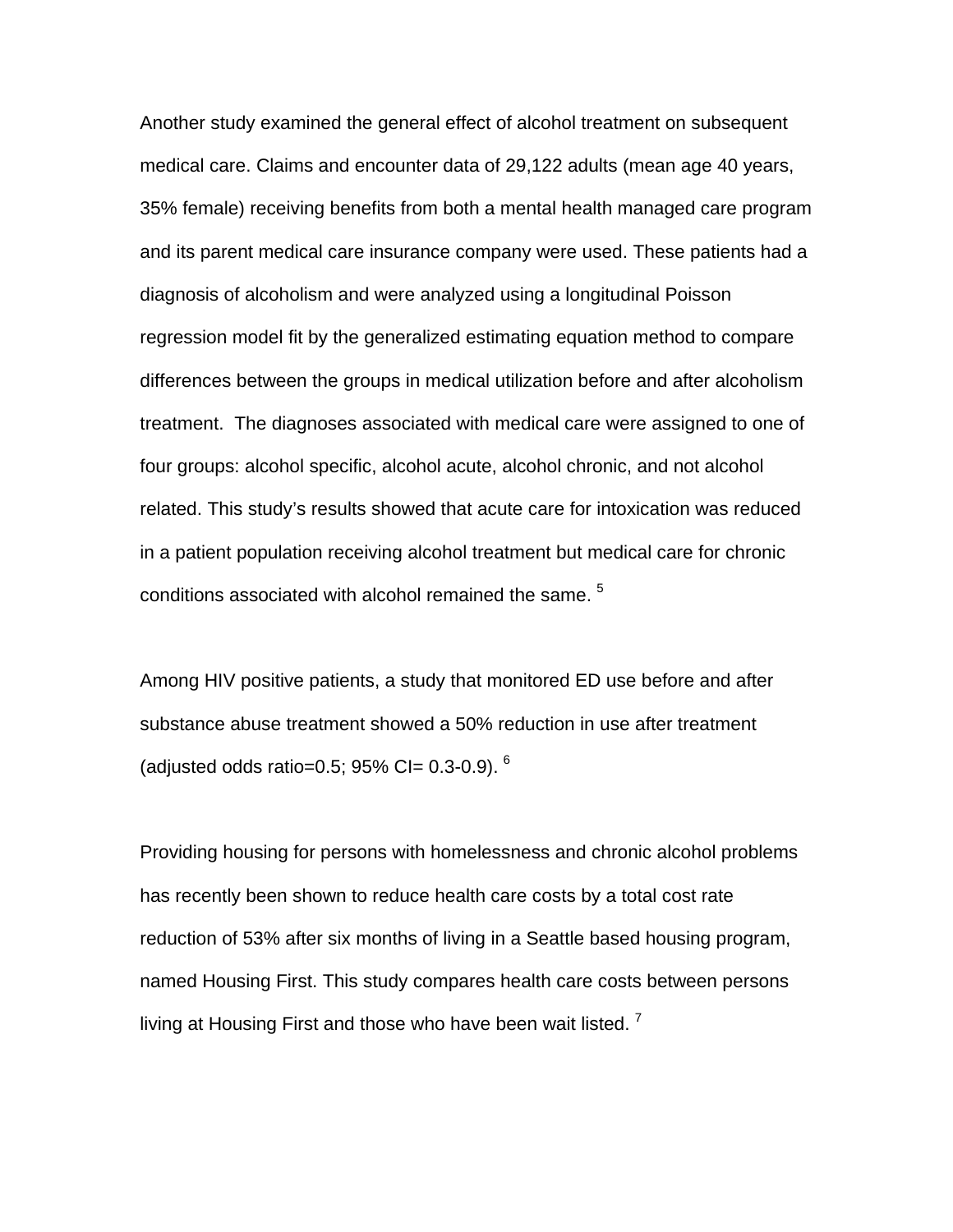These studies indicate that alcohol and drug addiction treatments, conducted outside the ED, have the potential to reduce ED patient volume. On October  $27<sup>th</sup>$ of 2005, Bernalillo County opened the Metropolitan Assessment and Treatment Services (MATS) in order to increase the available services for persons who desire detoxification treatment. A secondary outcome that was anticipated by Bernalillo county officials and by the administration of the three major hospitals that serve this county, was the reduction in ED use by persons who seek alcohol and drug treatment. MATS offers short-term detoxification which averages three to five days and includes licensed substance abuse counselors who provide oneon-one or group counseling, motivational interviewing, and community outreach. Additional thirty day or nine month substance recovery programs are also offered. Services that are available in these long term programs include: evidence-based substance abuse treatment services, intervention, education, benefit enrollment assistance and referrals to other supportive services. These clients are also provided smaller, more advanced classes and group sessions providing a better understanding of alcoholism, addiction symptoms and recovery.

# **Hypothesis**

Health services utilization, as measured by time between index ED visit and subsequent ED visits, will differ between patients treated at MATS versus patients unexposed to MATS.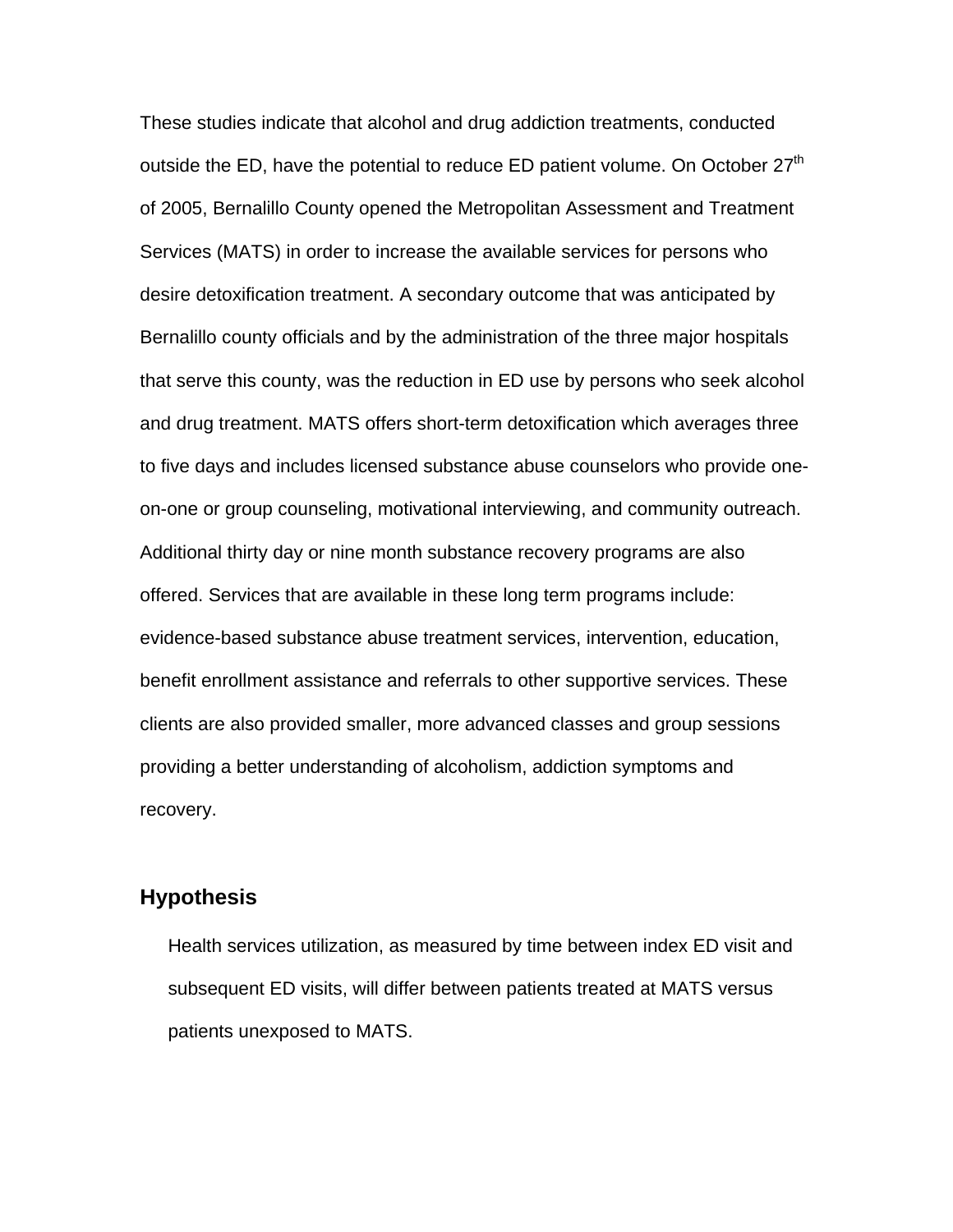# **Methods**

#### Design

This is a historical prospective study that measures health care utilization among two groups of patients treated at the University of New Mexico Emergency Department (UNM ED) for acute or chronic alcohol intoxication. One group was subsequently treated at an alcohol treatment facility, the Metropolitan Assessment and Treatment Services (MATS), and the second was composed of those who have not been exposed to this facility.

#### Subjects and exposure status

Exposure classification is grouped as follows: 1) ever treated at MATS (with the first UNM ED visit for alcohol intoxication with subsequent referral and treatment at MATS as the index visit); 2) never treated at MATS (with first alcohol intoxication visit to UNM ED after the MATS opening date of 10/27/05 as the index visit).

To establish exposure status, the UNM ED patient database was searched for incidents of patient visits for any alcohol related complaints occurring between 5/1/2004 and 6/30/2007. All UNM ED patients between 18 and 100 years were eligible (n=2,783). Patient numbers were further refined to visits that included the diagnosis of chronic or acute alcohol intoxication (n=566). Patient visits were divided into two groups: those for which patients were discharged to MATS (n=74), and those for which patients were discharged to home (n=109). Using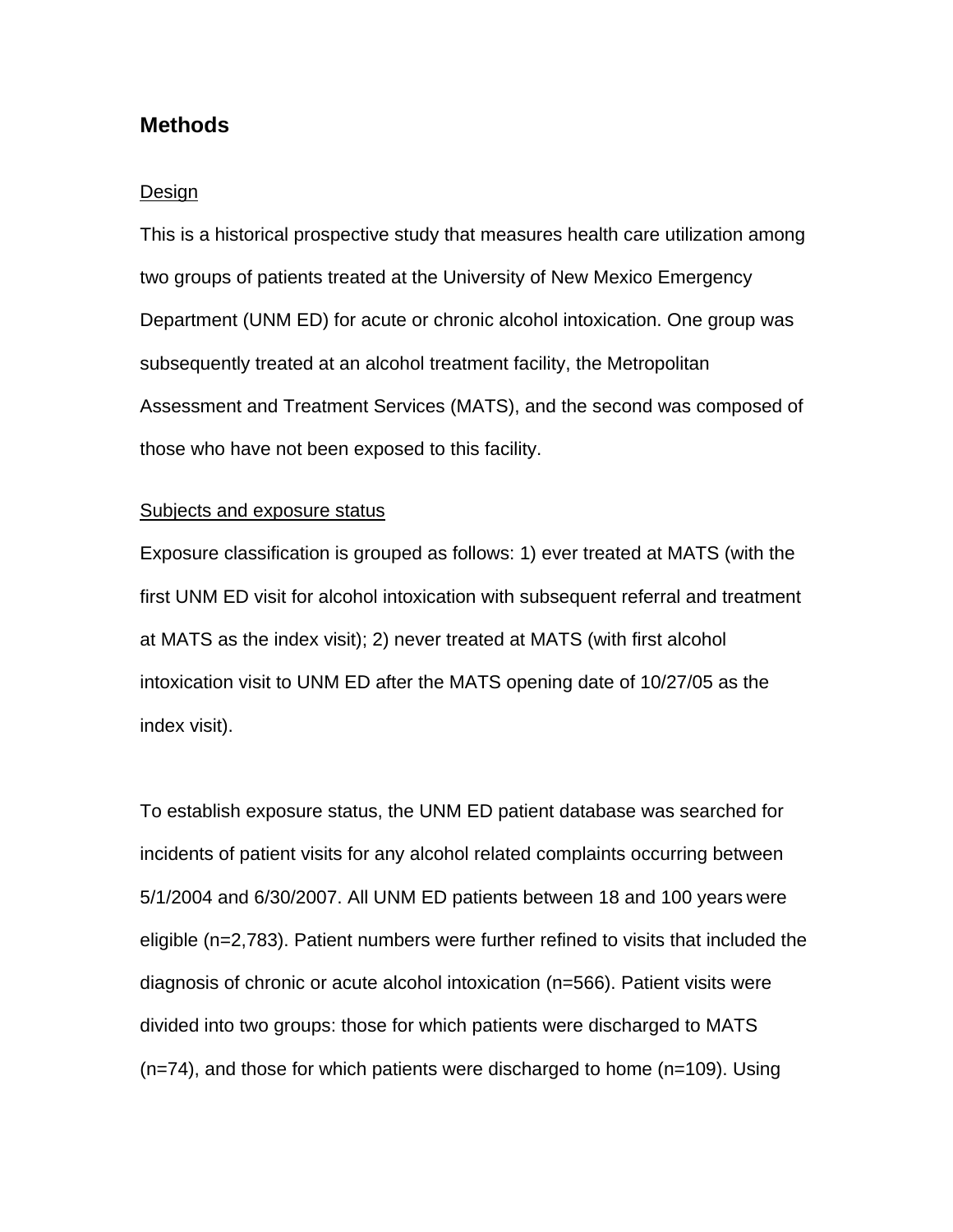unique identifiers from the ED database, the patient visit database were collapsed into a database for which the patient is the unit of analysis. Patients who have never been discharged to MATS comprised the unexposed subject groups. Patients whose ED records indicate one or more discharges to MATS were considered for inclusion in the exposed subject group. The MATS inpatient database was used to confirm whether patients discharged to MATS were actually admitted. Patients who were discharged to MATS by the UNM ED but did not reach the facility were excluded from our study.

#### Principal outcome measures

The principal outcomes for all subjects are: 1) time between index visit and subsequent UNM ED visit for alcohol-related complaint during the study period 10/21/2005 to 6/30/2007.

#### Data analysis

Statistical analyses was done involving descriptive, univariate, bivariate, and multivariate techniques. Descriptive techniques (prevalences and measures of central tendency) were used to characterize the populations. Bivariable techniques, including odds ratios, relative risks, and logistic regression, were used to identify variables that were associated with ED index visit and numbers of ED presentations. Multivariable techniques, i.e., logistic regression, was used to control variables such as age and sex while identifying and quantifying the effect size of the variables found to be significant in the bivariable analyses.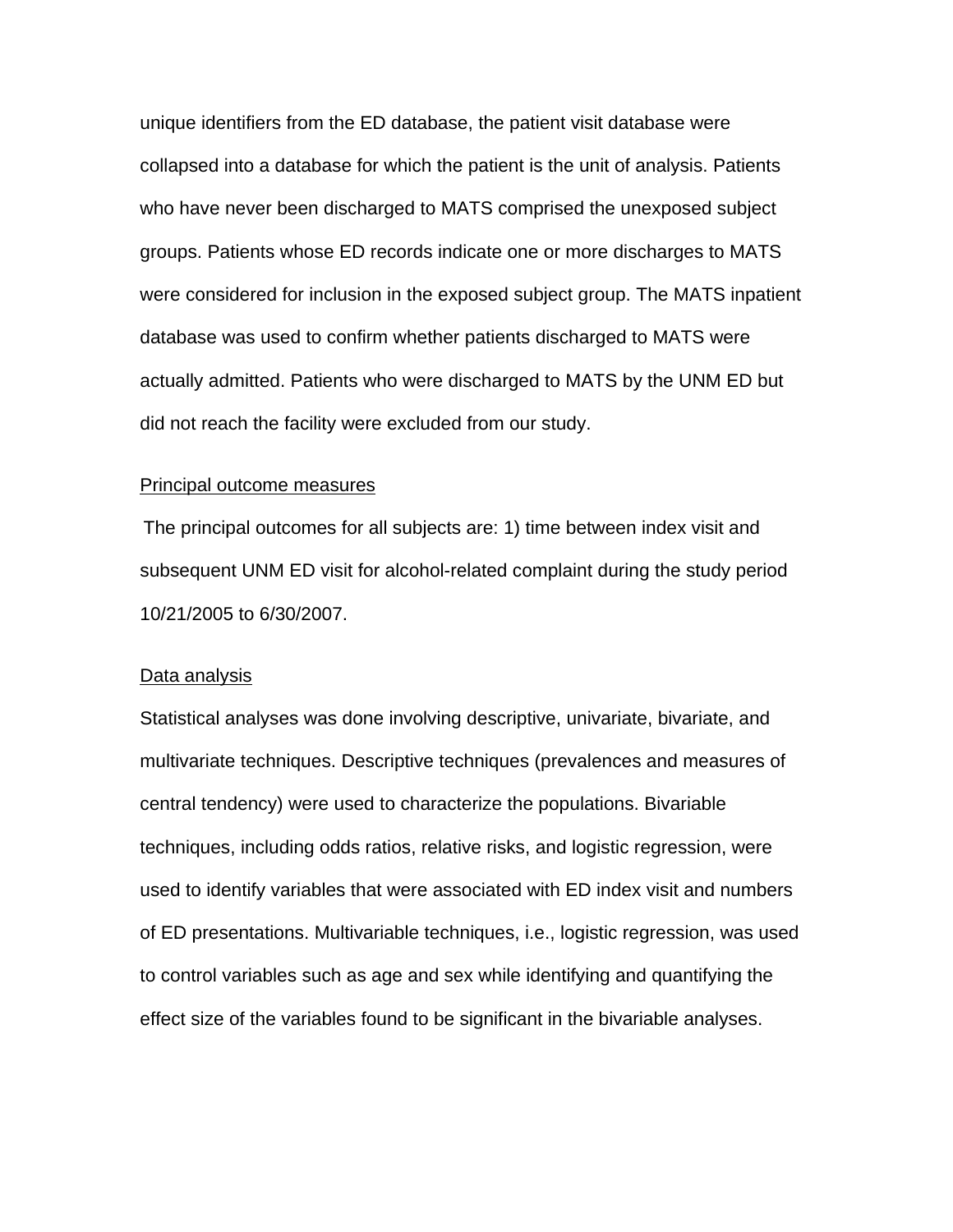## Data sources

Two existing administrative databases were probabilistically linked in pairs: 1) UNM ED patient data from 5/1/2004 to 6/30/2007 and 2) MATS patient data from 10/1/2005 to 6/30/2007. Each of these databases were reviewed for errors and cleaned.

The MATS patient database was used to confirm exposure status among potential subjects recorded in the UNM ED database as having been discharged to MATS. Identifiers and other variables useful in linking in this database included patient name, date of birth, and date of service.

# **Results**

# **Characteristics of Study Subjects**

For the study period of 10/21/2005 to 6/30/2007 looking at the UNM ED patient database as the primary data set, a majority of patients who had visits for alcohol intoxication were male (77.1%) with the remainder female. Index visit age ranged from 18 to 86 with a mean of 39 years, a mode of 41 years and a median of 40 years.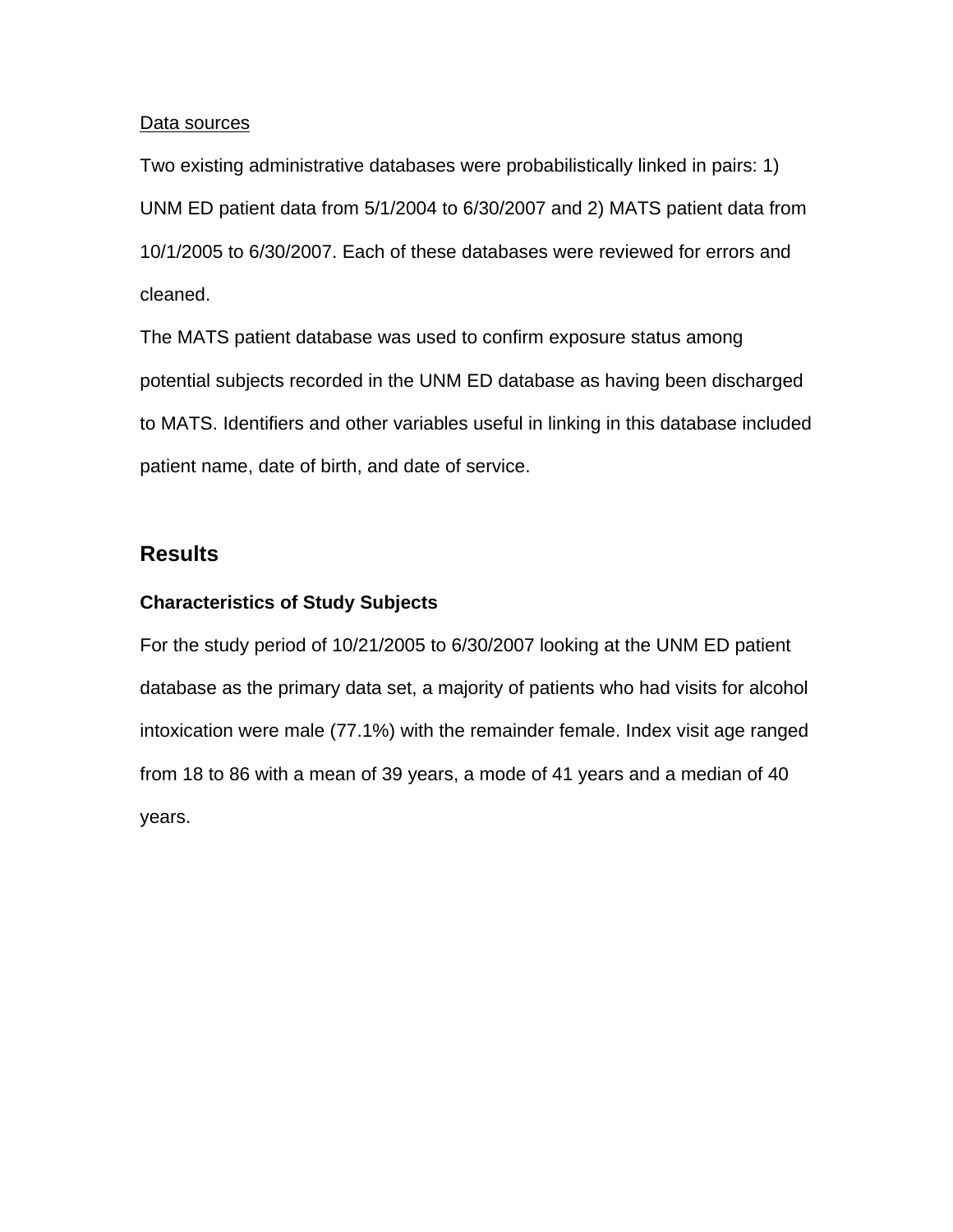



For most patients (76.1%), their first visit for alcohol intoxication was also their first visit in the study period. This is largely driven by the fact that a large portion of the patients in the database (40.3%) had only one visit during the entire period. Only 7% (203 of 2,783) patients were discharged to MATS following their index visit. This group comprised the exposed group using the simplest definition.

# **Main Results**

Many patients presented more than once during the study period, and four patients presented fifty or more times. Looking specifically at visits with an alcohol diagnosis, one patient had 24 such visits during the study period. Four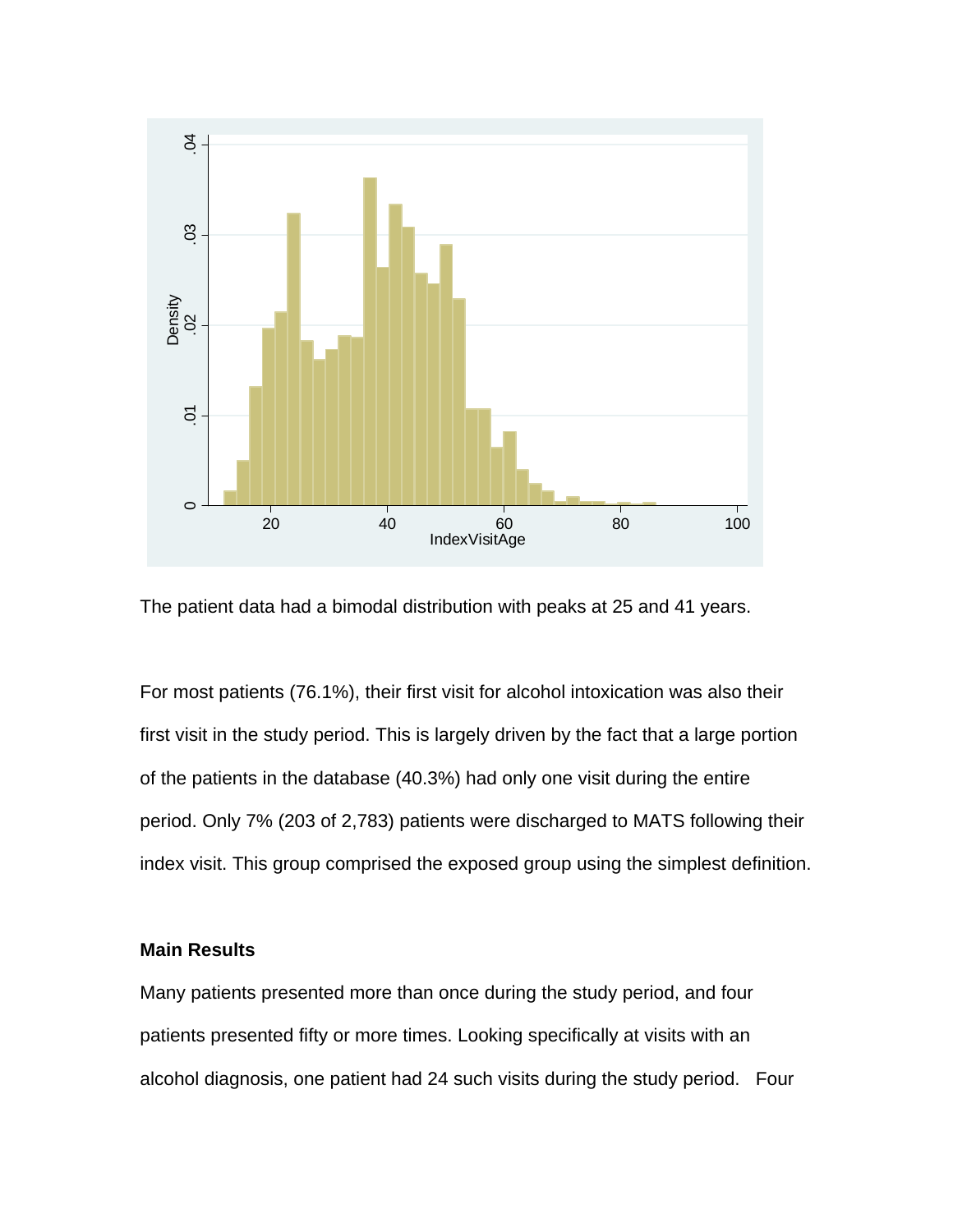patients who were discharged to MATS out of 2,783 original study group were responsible for greater than 200 visits. There were 1,151 days of visit data, on 466 of those days 10 or more ED visits involved patients with some history of treatment for alcohol intoxication.

In comparing the days between index visit and subsequent visit, patients who were exposed to MATS had a longer time between visits, mean=100.1757 (standard deviation 120.6935, CI 72-128) while patients who were unexposed had a mean time between visits of 83.04587 (standard deviation 113.8993, CI 61-105).

# **Limitations**

There are several factors that make this an imperfect study. Our sample size was smaller than we had hoped for based on pre-study analysis. In order to have an odds ratio of 0.75 with 1:1 exposed to unexposed samples, we would have needed 1,996 patients. In the final analysis, we only had 109 in the unexposed group and 74 in the exposed group.

Environmental factors that may have had an impact on study results and even in the sample sizes we obtained, include: the novelty of the MATS program, ER staff unawareness of MATS as a possible referral site and loss of patients during the transport process. Our study time parameters start at the opening of MATS when it was a fledgling facility and not well known in the community. At that point in time, they only had three to five day short term detoxification available and a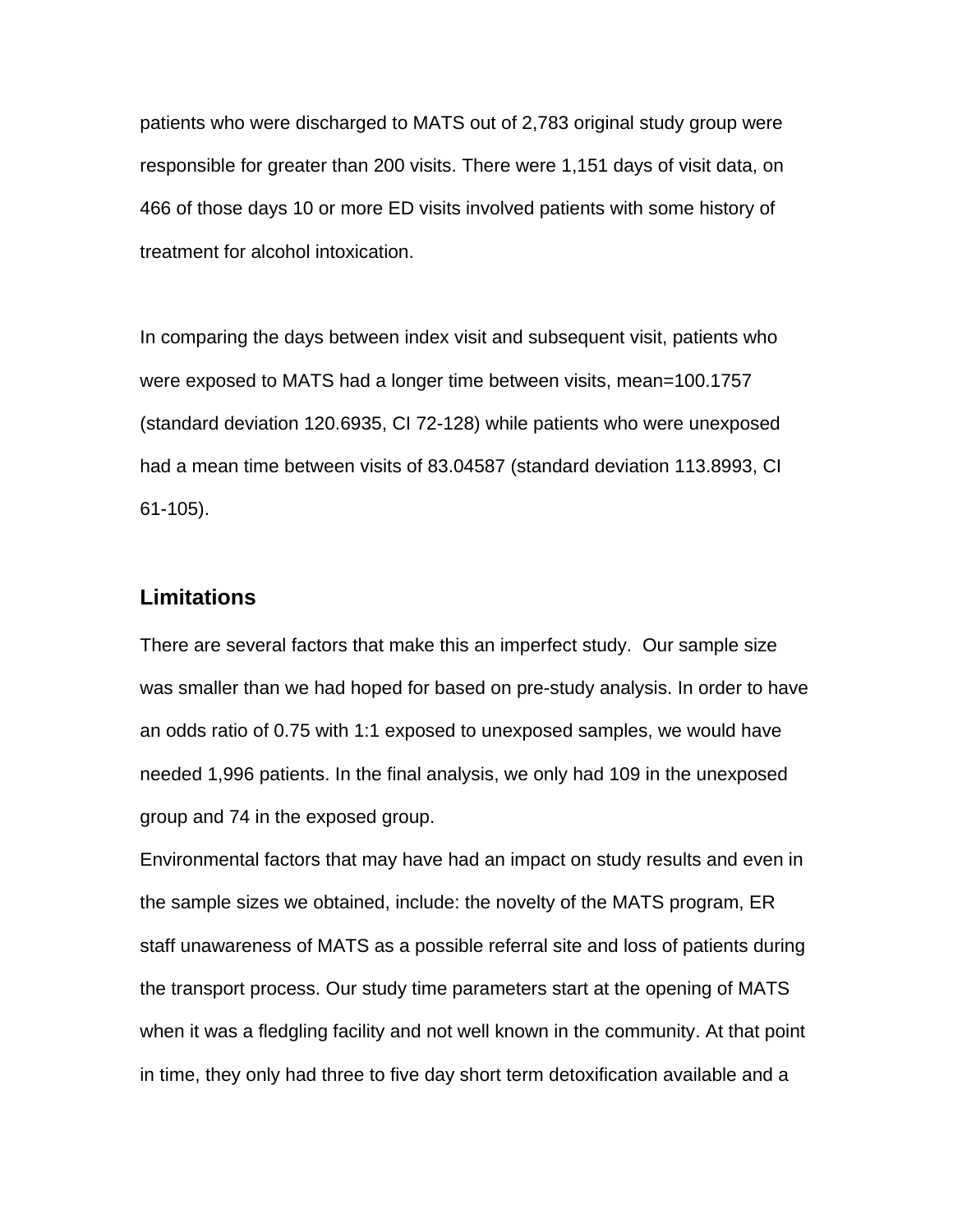limited number of substance abuse counselors. Currently, they have long term comprehensive programming and a greater capacity.

Our study is somewhat simplistic in that it does not examine other parameters such as what criteria ER physicians are using to refer out. It seems from our preliminary data that patients who are being referred are more of the chronic alcoholics who have repeat visits. In this case, they may use more health care than those who have a single visit for intoxication due to the nature of their disease.

# **Conclusions**

Based on our results, treatment at MATS may have a positive impact on health care utilization. Referrals to MATS increased time from index visits to subsequent ER visits for our study group but our data is currently without statistical significance. Further study is needed to look at the impact of MATS on health care utilization in the UNM ED specifically. Examination of data subsequent to 6/30/07 may show an increase in visits to MATS as it became more established as a referral site for substance abusers and also increase the sample size giving the study more power.

One positive benefit of this study is the discovery that of the 2,783 patients in the database, 4 were responsible for a minimum of 200 visits total. Addressing these few super users may potentially dramatically reduce health care costs of alcohol related visits.